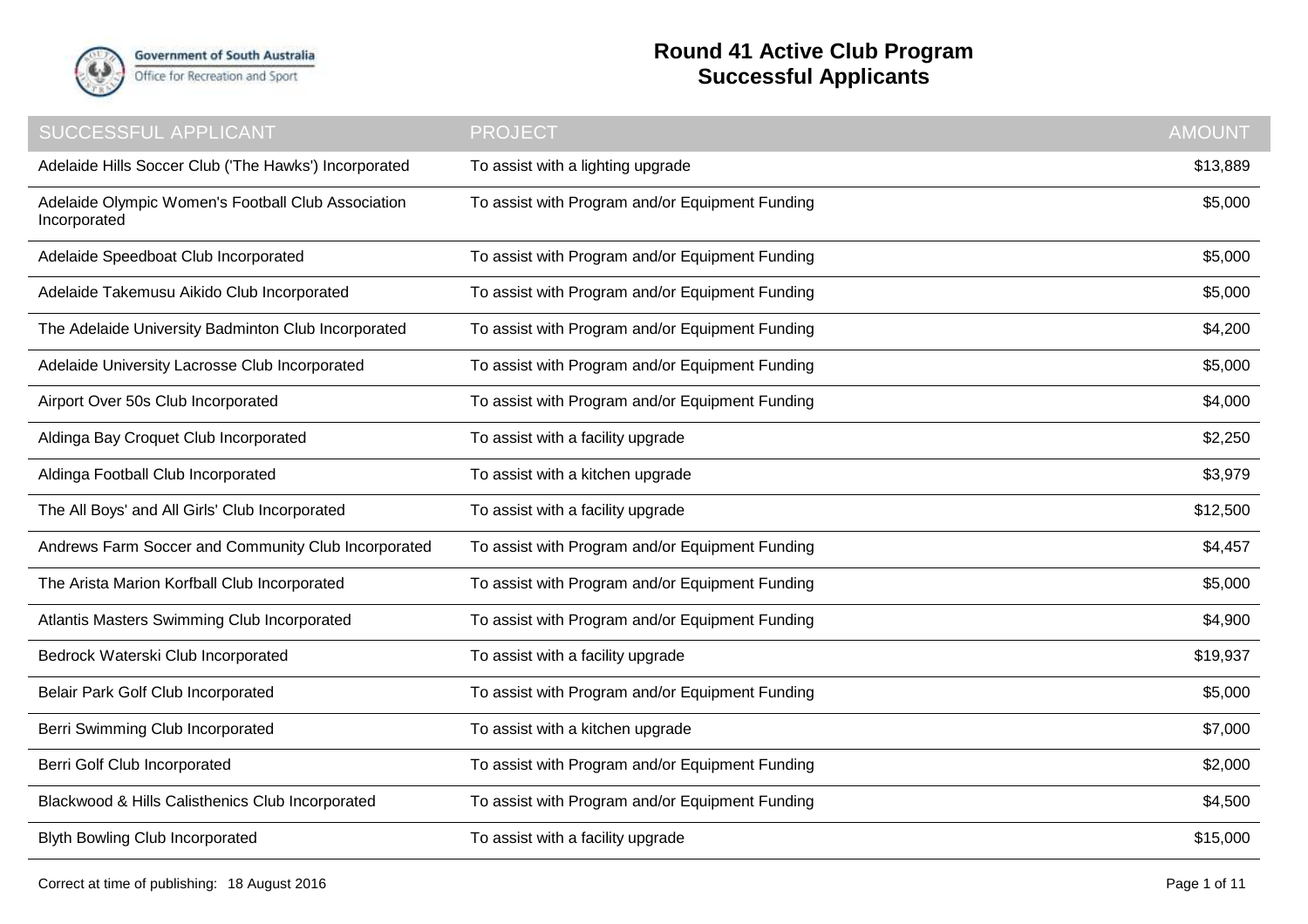| <b>SUCCESSFUL APPLICANT</b>                                         | <b>PROJECT</b>                                        | <b>AMOUNT</b> |
|---------------------------------------------------------------------|-------------------------------------------------------|---------------|
| Bordertown Football Club Incorporated                               | To assist with a facility upgrade                     | \$5,000       |
| Brahma United Netball Club Incorporated                             | To assist with Program and/or Equipment Funding       | \$2,000       |
| Brinkworth Spalding Redhill Football Club Incorporated              | To assist with Program and/or Equipment Funding       | \$1,580       |
| Broadview Football Club Incorporated                                | To assist with Program and/or Equipment Funding       | \$5,000       |
| <b>Burra Bowling Club Incorporated</b>                              | To assist with the installation of a storage facility | \$5,373       |
| <b>Bute Sporting Clubs Incorporated</b>                             | To assist with a lighting upgrade                     | \$25,000      |
| Campbelltown City Soccer & Social Club Incorporated                 | To assist with the installation of solar panels       | \$18,400      |
| Campbelltown Squash Club Incorporated                               | To assist with Program and/or Equipment Funding       | \$5,000       |
| Cape Jervis Community, Recreation and Sporting Club<br>Incorporated | To assist with a facility upgrade                     | \$25,000      |
| Chiton Rocks Surf Lifesaving Club Incorporated                      | To assist with a facility upgrade                     | \$9,650       |
| Clayton Bay Boat Club Incorporated                                  | To assist with a facility upgrade                     | \$15,000      |
| Cleve Sporting Bodies Club Incorporated                             | To assist with Program and/or Equipment Funding       | \$4,000       |
| Colonel Light West Tennis Club Incorporated                         | To assist with a facility upgrade                     | \$5,142       |
| Coorong Active Kids Incorporated                                    | To assist with a facility upgrade                     | \$9,753       |
| The Cove Football Club Incorporated                                 | To assist with Program and/or Equipment Funding       | \$5,000       |
| Coyote-Hoops Basketball Club Incorporated                           | To assist with Program and/or Equipment Funding       | \$5,000       |
| East Torrens District Cricket Club Incorporated                     | To assist with a facility upgrade                     | \$5,450       |
| East Torrens Payneham Baseball Club Incorporated                    | To assist with a facility upgrade                     | \$4,151       |
| East Torrens Payneham Lacrosse Club Incorporated                    | To assist with Program and/or Equipment Funding       | \$5,000       |
| Eastern Districts Netball Association Incorporated                  | To assist with Program and/or Equipment Funding       | \$3,400       |
| Eastern Suburbs Gridiron Club Incorporated                          | To assist with Program and/or Equipment Funding       | \$5,000       |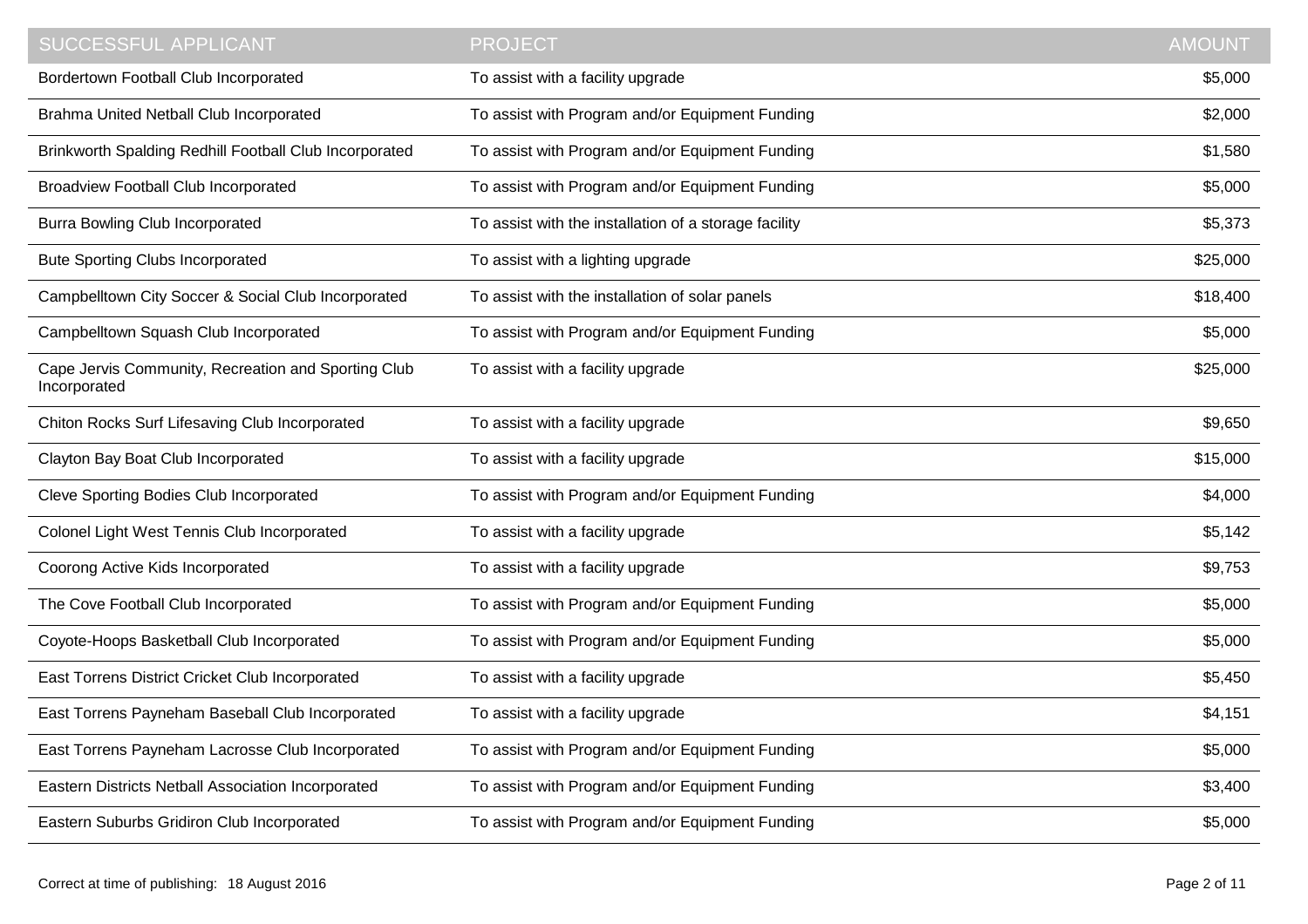| <b>SUCCESSFUL APPLICANT</b>                               | <b>PROJECT</b>                                  | <b>AMOUNT</b> |
|-----------------------------------------------------------|-------------------------------------------------|---------------|
| Edwardstown Bowling Club Incorporated                     | To assist with a lighting upgrade               | \$13,950      |
| Elizabeth & Districts Referee's Association Incorporated  | To assist with Program and/or Equipment Funding | \$5,000       |
| Encounter Bay Netball Club Incorporated                   | To assist with a facility upgrade               | \$25,000      |
| Enfield Little Athletic Centre Incorporated               | To assist with Program and/or Equipment Funding | \$5,000       |
| <b>Enfield United Community Cricket Club Incorporated</b> | To assist with a facility upgrade               | \$25,000      |
| Gawler BMX Club Incorporated                              | To assist with a surface upgrade                | \$19,876      |
| GAZA Sports and Communiity Club Incorporated              | To assist with Program and/or Equipment Funding | \$5,000       |
| Gilles Plains Youth Centre Incorporated                   | To assist with Program and/or Equipment Funding | \$5,000       |
| Glencoe Tennis Club Incorporated                          | To assist with a facility upgrade               | \$8,184       |
| Glenlea Tennis Club Incorporated                          | To assist with a facility upgrade               | \$8,400       |
| Golden Grove Football Club Incorporated                   | To assist with Program and/or Equipment Funding | \$5,000       |
| Grange Surf Life Saving Club Incorporated                 | To assist with Program and/or Equipment Funding | \$3,000       |
| <b>Greenock Cricket Club Incorporated</b>                 | To assist with a facility upgrade               | \$8,003       |
| The Gumeracha District Bowling Club Incorporated          | To assist with a facility upgrade               | \$5,800       |
| Gumeracha Sporting Club Incorporated                      | To assist with a facility upgrade               | \$6,248       |
| The Gums and Horse & Pony Club Incorporated               | To assist with a facility upgrade               | \$5,064       |
| Hamilton Cricket Club Incorporated                        | To assist with Program and/or Equipment Funding | \$3,500       |
| Hamley Bridge Netball Club Incorporated                   | To assist with a surface upgrade                | \$20,000      |
| Happy Valley Bowling Club Incorporated                    | To assist with Program and/or Equipment Funding | \$4,910       |
| Hectorville Sports & Community Club Incorporated          | To assist with a facility upgrade               | \$3,000       |
| Henley Surf Life Saving Club Incorporated                 | To assist with Program and/or Equipment Funding | \$3,000       |
| Hills and Barossa Horse Trials Incorporated               | To assist with Program and/or Equipment Funding | \$4,827       |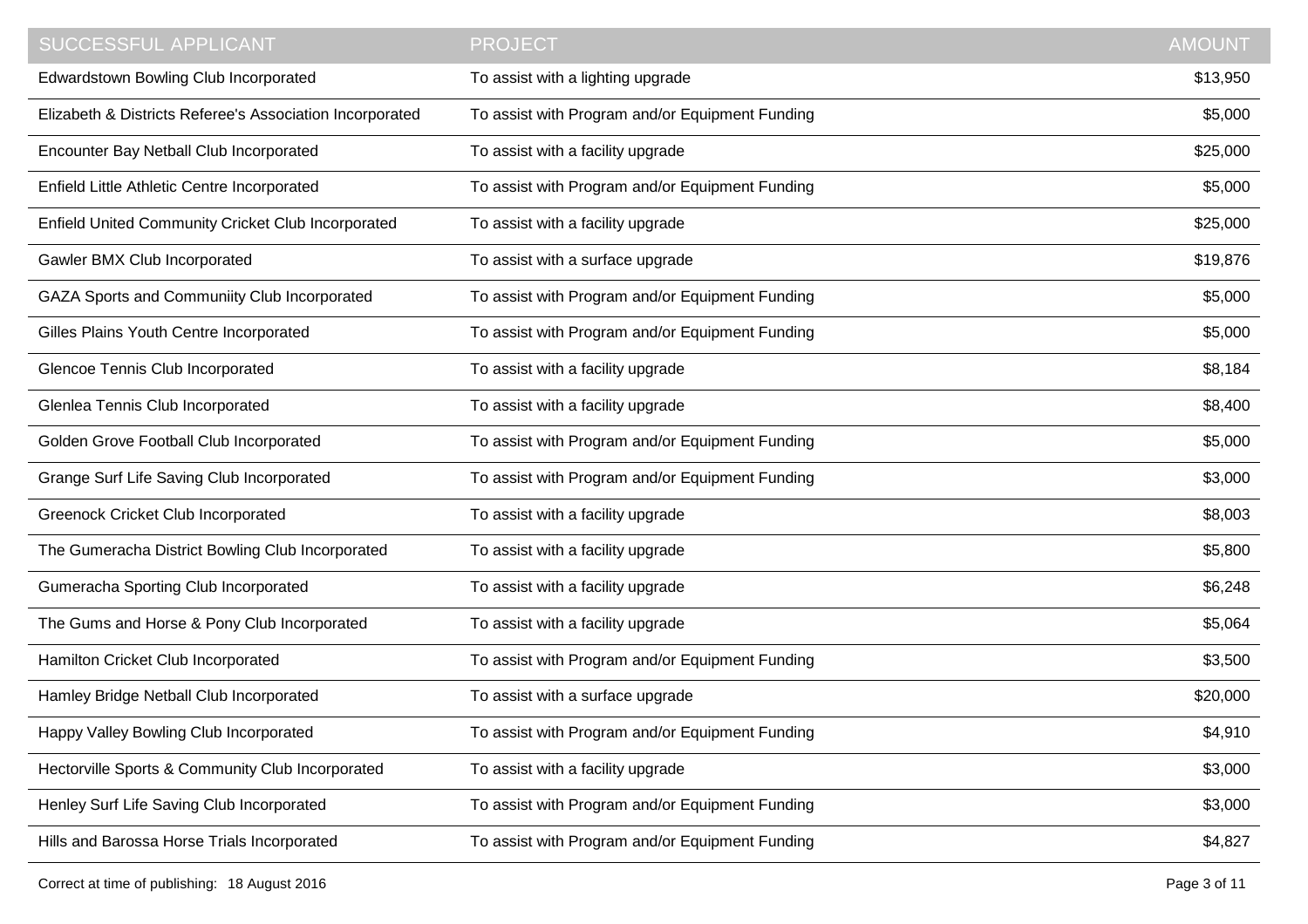| SUCCESSFUL APPLICANT                                                       | <b>PROJECT</b>                                  | <b>AMOUNT</b> |
|----------------------------------------------------------------------------|-------------------------------------------------|---------------|
| Holdfast Bay Canoe Club Incorporated                                       | To assist with Program and/or Equipment Funding | \$5,000       |
| Hope Valley Bowling and Community Club Incorporated                        | To assist with a facility upgrade               | \$9,299       |
| Hope Valley Bowling and Community Club Incorporated                        | To assist with Program and/or Equipment Funding | \$5,000       |
| Hope Valley Sporting Club Incorporated                                     | To assist with a facility upgrade               | \$10,000      |
| The Hope Valley Tennis and Netball Club Incorporated                       | To assist with a facility upgrade               | \$6,713       |
| Hornets Softball Club Incorporated                                         | To assist with Program and/or Equipment Funding | \$5,000       |
| Hornridge Sporting Club Incorporated                                       | To assist with Program and/or Equipment Funding | \$2,700       |
| Immanuel College Old Scholars Soccer Club Incorporated                     | To assist with Program and/or Equipment Funding | \$5,000       |
| International Clay Target Club Incorporated                                | To assist with a facility upgrade               | \$7,675       |
| Jamestown Kindergymnastics Incorporated                                    | To assist with Program and/or Equipment Funding | \$2,000       |
| Jervois Bluds Netball Club Incorporated                                    | To assist with a surface upgrade                | \$25,000      |
| Kadina Cricket Club Incorporated                                           | To assist with a facility upgrade               | \$14,212      |
| Kadina Hockey Club Incorporated                                            | To assist with Program and/or Equipment Funding | \$5,000       |
| Kangaroo Island Dragons Incorporated                                       | To assist with Program and/or Equipment Funding | \$4,000       |
| Karadinga Sports & Recreation Centre Incorporated                          | To assist with a surface upgrade                | \$7,925       |
| Kensington Baseball Club Incorporated                                      | To assist with a facility upgrade               | \$24,700      |
| Kensington Gardens Bowling and Tennis Club Incorporated                    | To assist with a surface upgrade                | \$5,675       |
| Kersbrook Soldiers Memorial Park Community and Sports<br>Club Incorporated | To assist with a facility upgrade               | \$13,925      |
| Kongorong Sportsmen's Club Incorporated                                    | To assist with Program and/or Equipment Funding | \$5,000       |
| Ladybirds Netball Club Incorporated                                        | To assist with Program and/or Equipment Funding | \$2,920       |
| Largs Bay Sailing Club Incorporated                                        | To assist with Program and/or Equipment Funding | \$5,000       |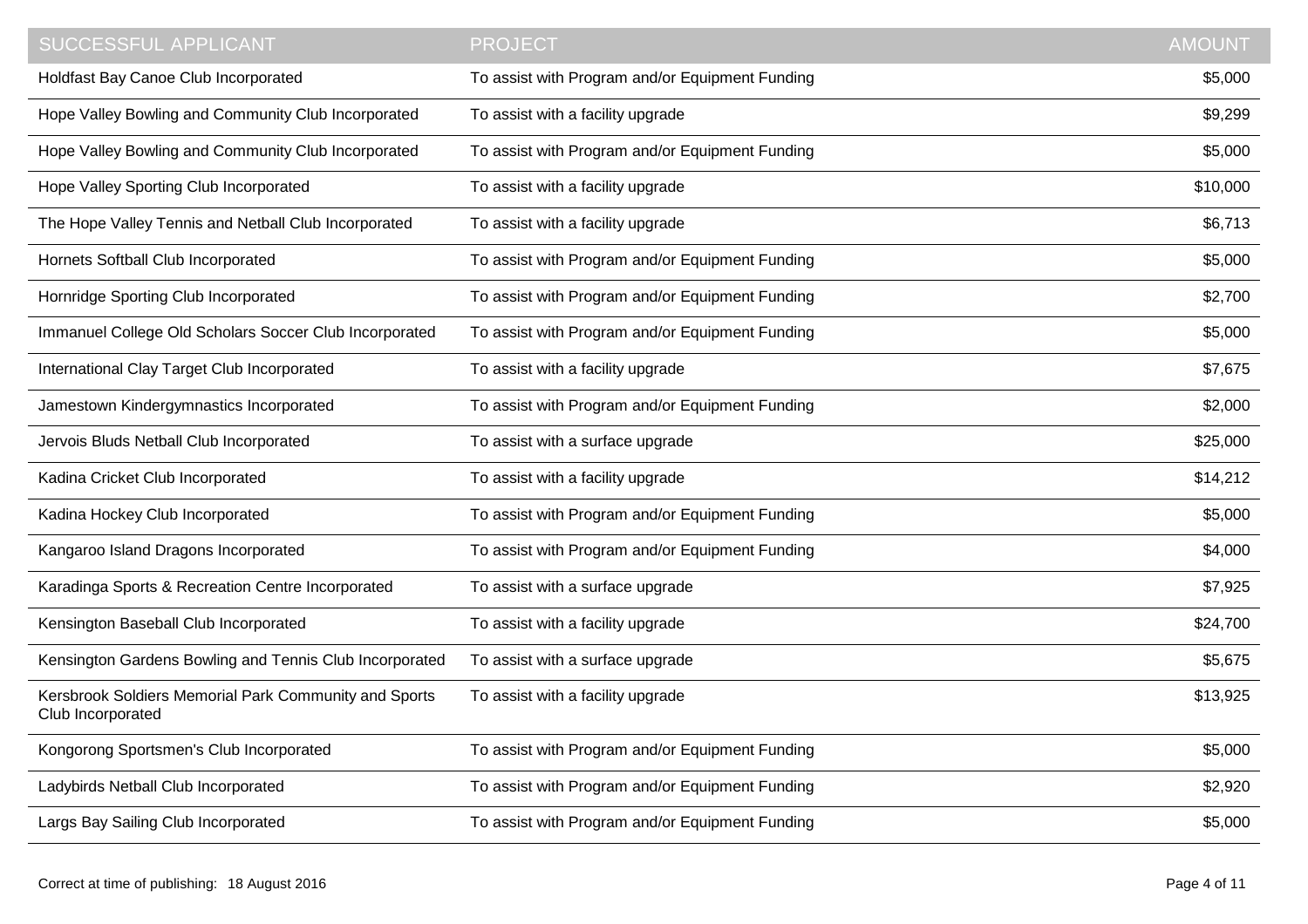| <b>SUCCESSFUL APPLICANT</b>                         | <b>PROJECT</b>                                        | <b>AMOUNT</b> |
|-----------------------------------------------------|-------------------------------------------------------|---------------|
| Littlehampton Tennis Club Incorporated              | To assist with Program and/or Equipment Funding       | \$3,500       |
| Lobethal Bowling Club Incorporated                  | To assist with a facility upgrade                     | \$8,995       |
| Lobethal Cricket Club Incorporated                  | To assist with a facility upgrade                     | \$14,000      |
| Lobethal Tennis Club Incorporated                   | To assist with a surface upgrade                      | \$24,079      |
| The Lock Netball Club Incorporated                  | To assist with a lighting upgrade                     | \$17,779      |
| Lower North Cricket Association Incorporated        | To assist with a facility upgrade                     | \$16,000      |
| Loxton District Cricket Club Incorporated           | To assist with Program and/or Equipment Funding       | \$4,000       |
| Loxton North Netball Club Incorporated              | To assist with the installation of a storage facility | \$1,550       |
| Macclesfield Football Club Incorporated             | To assist with Program and/or Equipment Funding       | \$1,800       |
| Macgillivray Cricket Club Incorporated              | To assist with a facility upgrade                     | \$17,200      |
| Maitland Golf Club Incorporated                     | To assist with the installation of a storage facility | \$18,000      |
| Maitland Pistol And Shooting Club Incorporated      | To assist with the installation of a storage facility | \$4,602       |
| Mallala Bowling Club Incorporated                   | To assist with Program and/or Equipment Funding       | \$4,831       |
| Mallee Swimming Club Incorporated                   | To assist with Program and/or Equipment Funding       | \$4,000       |
| Mawson Lakes Golf Club Incorporated                 | To assist with a facility upgrade                     | \$25,000      |
| McLaren Football Club Incorporated                  | To assist with a facility upgrade                     | \$25,000      |
| McLaren Vale Tennis Club Incorporated               | To assist with a lighting upgrade                     | \$22,000      |
| Mid Coast Surf Life Saving Clubs Group Incorporated | To assist with Program and/or Equipment Funding       | \$4,281       |
| Millicent Squash Club Incorporated                  | To assist with a facility upgrade                     | \$10,000      |
| Millswood Croquet Club Incorporated                 | To assist with a lighting upgrade                     | \$25,000      |
| Mitcham Football Club Incorporated                  | To assist with a facility upgrade                     | \$12,000      |
| Modbury Vista Soccer Club Incorporated              | To assist with Program and/or Equipment Funding       | \$3,500       |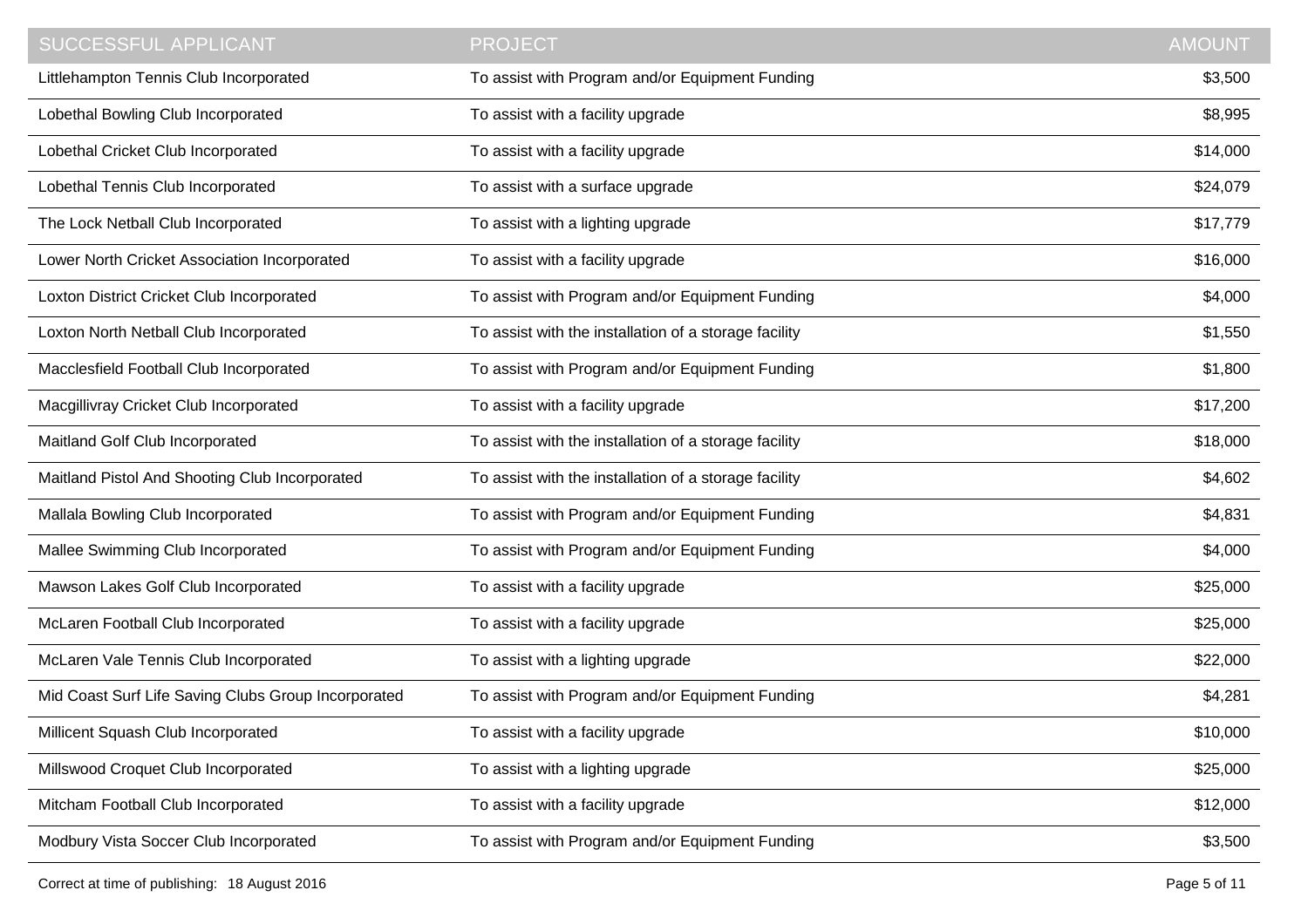| <b>SUCCESSFUL APPLICANT</b>                      | <b>PROJECT</b>                                        | <b>AMOUNT</b> |
|--------------------------------------------------|-------------------------------------------------------|---------------|
| Monarto-Alexandra Clay Target Club Incorporated  | To assist with Program and/or Equipment Funding       | \$5,000       |
| Monarto-Alexandra Clay Target Club Incorporated  | To assist with a facility upgrade                     | \$4,500       |
| Moorak Tennis Club Incorporated                  | To assist with a facility upgrade                     | \$5,720       |
| Mount Barker Bowling Club Incorporated           | To assist with a lighting upgrade                     | \$15,030      |
| Mount Compass Cricket Club Incorporated          | To assist with a facility upgrade                     | \$6,000       |
| Mount Gambier Tennis Club Incorporated           | To assist with Program and/or Equipment Funding       | \$5,000       |
| Mundulla Netball Club Incorporated               | To assist with Program and/or Equipment Funding       | \$4,339       |
| Murray Bridge Amateur Swimming Club Incorporated | To assist with a facility upgrade                     | \$17,655      |
| Murray Bridge Darts Club Incorporated            | To assist with a surface upgrade                      | \$18,840      |
| Murray Bridge Darts Club Incorporated            | To assist with Program and/or Equipment Funding       | \$5,000       |
| Mylor Oval Management Incorporated               | To assist with an irrigation upgrade                  | \$16,035      |
| Nairne Bremer United Football Club Incorporated  | To assist with a facility upgrade                     | \$19,325      |
| Nairne Golf Club Incorporated                    | To assist with an irrigation upgrade                  | \$12,420      |
| Naracoorte Cricket Club Incorporated             | To assist with the installation of solar panels       | \$3,000       |
| Noarlunga United Soccer Club Incorporated        | To assist with an irrigation upgrade                  | \$13,000      |
| Norwood Croquet Club Incorporated                | To assist with the installation of a storage facility | \$5,000       |
| Norwood Swimming Club Incorporated               | To assist with a facility upgrade                     | \$22,000      |
| The Olympic Dam Sporting Club Incorporated       | To assist with the installation of solar panels       | \$6,749       |
| Onkaparinga Tennis Club Incorporated             | To assist with a facility upgrade                     | \$1,508       |
| Owen Bowling Club Incorporated                   | To assist with a facility upgrade                     | \$10,047      |
| Para Hills Wanderers Netball Club Incorporated   | To assist with Program and/or Equipment Funding       | \$5,000       |
| Para Hills West Soccer Club Incorporated         | To assist with Program and/or Equipment Funding       | \$4,500       |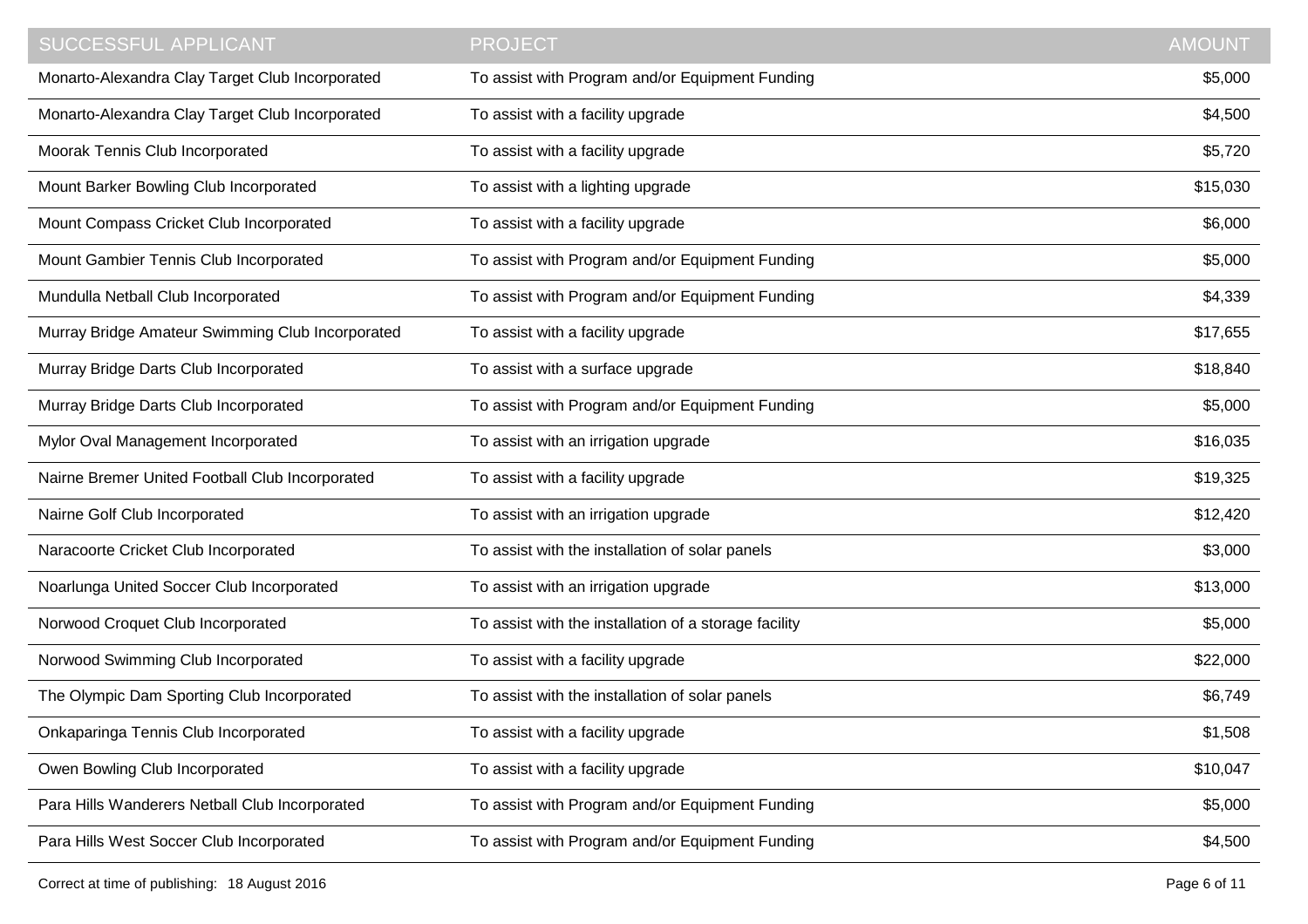| SUCCESSFUL APPLICANT                                                    | <b>PROJECT</b>                                        | <b>AMOUNT</b> |
|-------------------------------------------------------------------------|-------------------------------------------------------|---------------|
| Parilla Bowling Club Incorporated                                       | To assist with a surface upgrade                      | \$2,000       |
| Peake Gardens Riverside Tennis Club Incorporated                        | To assist with a facility upgrade                     | \$10,000      |
| Penfield Golf Club Incorporated                                         | To assist with a facility upgrade                     | \$11,093      |
| Penola Golf Club Incorporated                                           | To assist with a facility upgrade                     | \$13,000      |
| Peterborough International Rules Basketball Association<br>Incorporated | To assist with a facility upgrade                     | \$5,422       |
| Pinnaroo Cricket Club Incorporated                                      | To assist with a facility upgrade                     | \$22,373      |
| The Port Adelaide Bowling Club Incorporated                             | To assist with Program and/or Equipment Funding       | \$5,000       |
| Port Adelaide Rowing Club Incorporated                                  | To assist with a facility upgrade                     | \$8,990       |
| Port Adelaide Rugby Union Community & Sports Club<br>Incorporated       | To assist with the installation of a storage facility | \$7,786       |
| Port District Football Club Incorporated                                | To assist with Program and/or Equipment Funding       | \$5,000       |
| Port Elliot Cricket Club Incorporated                                   | To assist with a facility upgrade                     | \$13,000      |
| Port Lincoln Golf Club Incorporated                                     | To assist with a facility upgrade                     | \$9,000       |
| Port Pirie Pistol and Shooting Club Incorporated                        | To assist with the installation of solar panels       | \$2,500       |
| Port Pirie Pistol and Shooting Club Incorporated                        | To assist with Program and/or Equipment Funding       | \$5,000       |
| Price Progress Association Incorporated                                 | To assist with a facility upgrade                     | \$4,415       |
| The Prospect District Cricket Club Incorporated                         | To assist with a facility upgrade                     | \$10,000      |
| Real Aikido Australia Association Incorporated                          | To assist with a facility upgrade                     | \$21,000      |
| Reynella East and Districts Little Athletics Centre<br>Incorporated     | To assist with Program and/or Equipment Funding       | \$4,985       |
| Reynella Football Club Incorporated                                     | To assist with Program and/or Equipment Funding       | \$5,000       |
| Risdon Hockey Club Incorporated                                         | To assist with Program and/or Equipment Funding       | \$5,000       |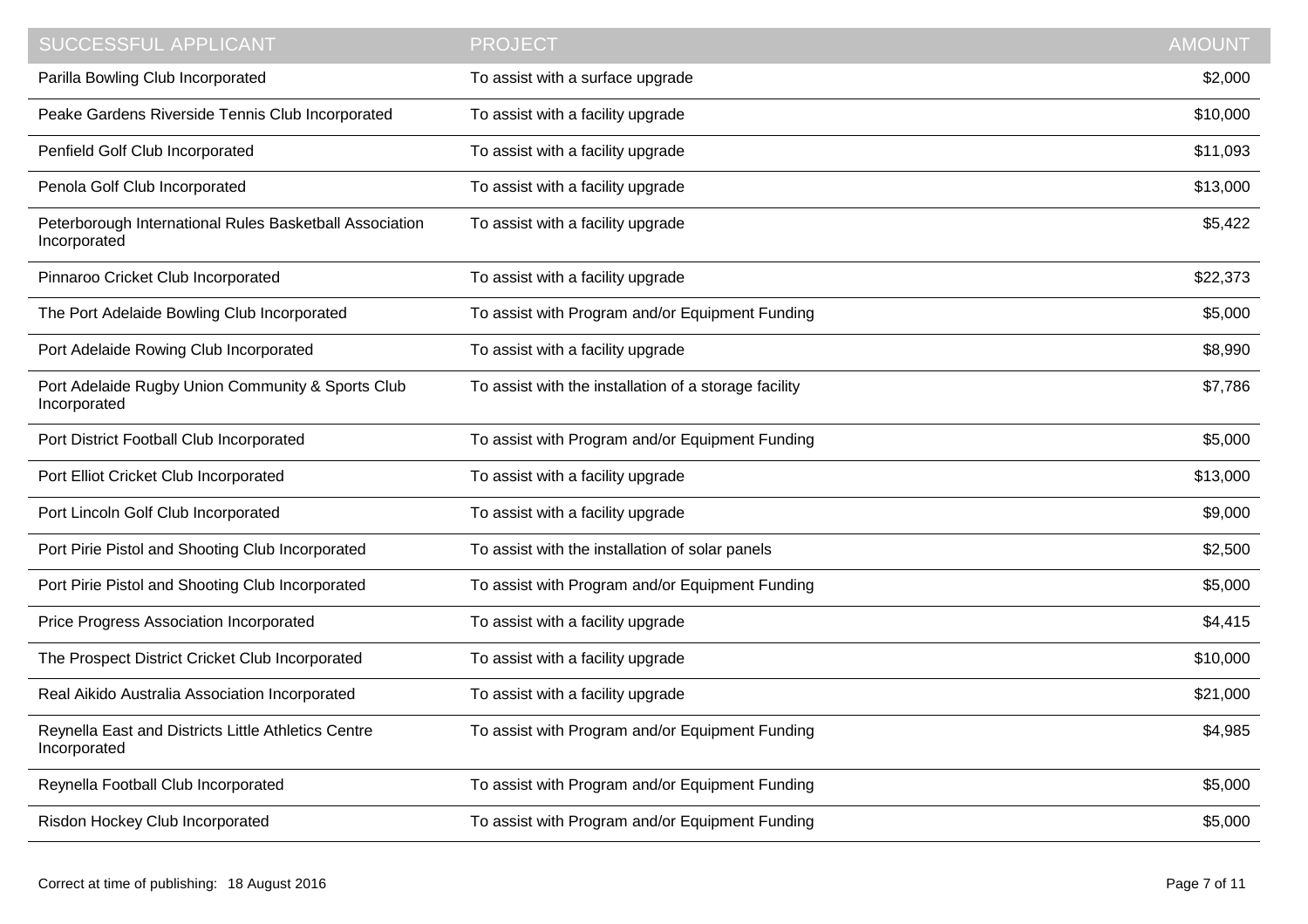| <b>SUCCESSFUL APPLICANT</b>                                                 | <b>PROJECT</b>                                                                      | <b>AMOUNT</b> |
|-----------------------------------------------------------------------------|-------------------------------------------------------------------------------------|---------------|
| Robe Bowling Club Incorporated                                              | To assist with Program and/or Equipment Funding                                     | \$5,000       |
| Roxby Districts Sporting Club Incorporated                                  | To assist with Program and/or Equipment Funding                                     | \$4,300       |
| South Australian Police Pistol Club Incorporated                            | To assist with Program and/or Equipment Funding                                     | \$4,000       |
| Salisbury Bowling Club Incorporated                                         | To assist with Program and/or Equipment Funding                                     | \$5,000       |
| The Scout Association of Australia, South Australian Branch<br>Incorporated | To assist the 1st Kilkenny Scout Group with Program and/or Equipment Funding        | \$5,000       |
| The Scout Association of Australia, South Australian Branch<br>Incorporated | To assist the 3rd Goodwood Scout Group with Program and/or Equipment Funding        | \$5,000       |
| The Scout Association of Australia, South Australian Branch<br>Incorporated | To assist the 1st Athelstone Scout Group with Program and/or Equipment Funding      | \$5,000       |
| The Scout Association of Australia, South Australian Branch<br>Incorporated | To assist the Northridge Scout Group with a facility upgrade                        | \$15,000      |
| The Scout Association of Australia, South Australian Branch<br>Incorporated | To assist the Pembroke Scouts with Program and/or Equipment Funding                 | \$1,500       |
| The Scout Association of Australia, South Australian Branch<br>Incorporated | To assist the Port Noarlunga Sea Scouts Group with Program and/or Equipment Funding | \$4,400       |
| Seacliff Community Recreation Association Incorporated                      | To assist with the installation of solar panels                                     | \$10,575      |
| Seacliff Tennis Club Incorporated                                           | To assist with Program and/or Equipment Funding                                     | \$4,500       |
| Semaphore Centrals Netball Club Incorporated                                | To assist with a facility upgrade                                                   | \$25,000      |
| Shamrocks Netball Club Incorporated                                         | To assist with Program and/or Equipment Funding                                     | \$5,000       |
| Show Horse Council S.A. Incorporated                                        | To assist with Program and/or Equipment Funding                                     | \$5,000       |
| Sidewinders Under Sixteen Speedway Club Incorporated                        | To assist with a facility upgrade                                                   | \$20,000      |
| Solomontown Football Club Incorporated                                      | To assist with the installation of solar panels                                     | \$17,937      |
| Somerton Bowling Club Incorporated                                          | To assist with a lighting upgrade                                                   | \$9,625       |
| South Gawler Netball Club Incorporated                                      | To assist with Program and/or Equipment Funding                                     | \$5,000       |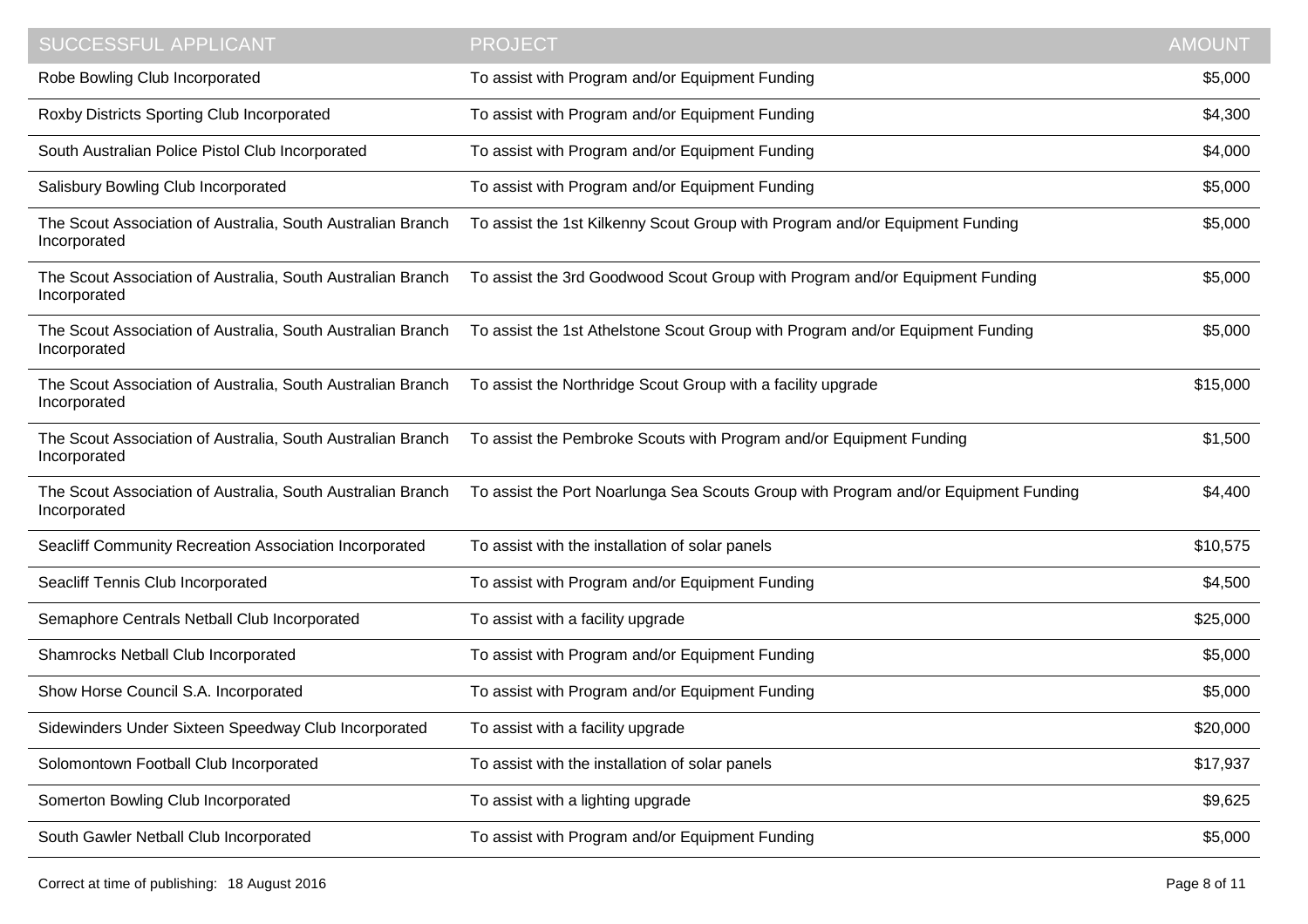| <b>SUCCESSFUL APPLICANT</b>                                               | <b>PROJECT</b>                                  | <b>AMOUNT</b> |
|---------------------------------------------------------------------------|-------------------------------------------------|---------------|
| South Road Cricket Club Incorporated                                      | To assist with Program and/or Equipment Funding | \$2,000       |
| Southern Districts Car Club Incorporated                                  | To assist with a facility upgrade               | \$5,000       |
| Southern Vales Archery Club Incorporated                                  | To assist with Program and/or Equipment Funding | \$5,000       |
| Southern Vales Practical Shooting League Incorporated                     | To assist with Program and/or Equipment Funding | \$5,000       |
| Sporting Shooters' Association of Australia (Para Branch)<br>Incorporated | To assist with a facility upgrade               | \$15,248      |
| SSAA Barmera Pistol and Rifle Club Incorporated                           | To assist with a facility upgrade               | \$2,317       |
| St. Georges Cricket Club Incorporated                                     | To assist with Program and/or Equipment Funding | \$5,000       |
| St. Peter's Old Collegians Football Club Incorporated                     | To assist with Program and/or Equipment Funding | \$5,000       |
| <b>Stirling Districts Football Club Incorporated</b>                      | To assist with a lighting upgrade               | \$25,000      |
| <b>Stirling Districts Football Club Incorporated</b>                      | To assist with Program and/or Equipment Funding | \$4,200       |
| Strathalbyn Golf Club Incorporated                                        | To assist with a kitchen upgrade                | \$8,000       |
| Strathalbyn Netball Club Incorporated                                     | To assist with Program and/or Equipment Funding | \$4,000       |
| Sturt Baseball Club Incorporated                                          | To assist with a facility upgrade               | \$17,285      |
| <b>Sturt District Cricket Club Incorporated</b>                           | To assist with Program and/or Equipment Funding | \$3,800       |
| Sturt Lawn Tennis Club Incorporated                                       | To assist with Program and/or Equipment Funding | \$3,818       |
| Sturt Table Tennis Club Incorporated                                      | To assist with a facility upgrade               | \$25,000      |
| Tailem Bend Football Club Incorporated                                    | To assist with Program and/or Equipment Funding | \$5,000       |
| Tasman Cricket Club Incorporated                                          | To assist with a facility upgrade               | \$13,000      |
| <b>Tatiara Karting Club Incorporated</b>                                  | To assist with a facility upgrade               | \$20,000      |
| Tea Tree Gully Amateur Swimming Club Incorporated                         | To assist with Program and/or Equipment Funding | \$4,500       |
| Tea Tree Gully Athletics Centre Incorporated                              | To assist with the installation of solar panels | \$3,315       |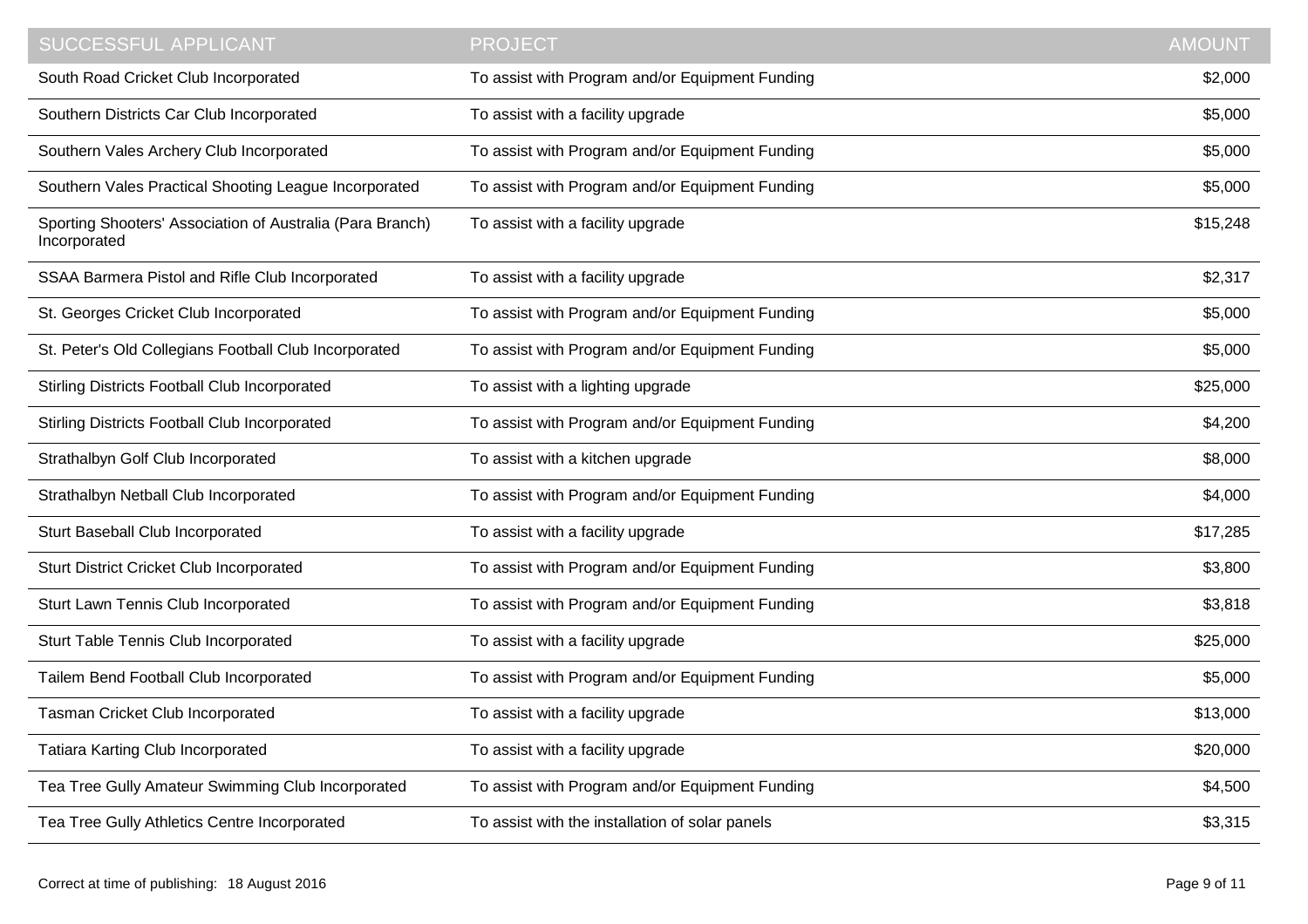| SUCCESSFUL APPLICANT                                    | <b>PROJECT</b>                                  | <b>AMOUNT</b> |
|---------------------------------------------------------|-------------------------------------------------|---------------|
| Tea Tree Gully B.M.X. Club Incorporated                 | To assist with a facility upgrade               | \$19,000      |
| Tea Tree Gully District Cricket Club Incorporated       | To assist with Program and/or Equipment Funding | \$3,140       |
| Tea Tree Gully Gymsports Incorporated                   | To assist with the installation of solar panels | \$11,126      |
| Tea Tree Gully Netball Club Incorporated                | To assist with Program and/or Equipment Funding | \$5,000       |
| Toorak Burnside Bowling Club Incorporated               | To assist with an irrigation upgrade            | \$10,211      |
| Tranmere Bowling and Tennis Club Incorporated           | To assist with Program and/or Equipment Funding | \$5,000       |
| Trinity College Old Scholars Cricket Club Incorporated  | To assist with Program and/or Equipment Funding | \$4,500       |
| Tumby Bay Bowling Club Incorporated                     | To assist with a lighting upgrade               | \$11,354      |
| Two Wells Equestrian & Pony Club Incorporated           | To assist with Program and/or Equipment Funding | \$4,500       |
| Two Wells Golf Club Incorporated                        | To assist with Program and/or Equipment Funding | \$5,000       |
| Adelaide Eagles American Football Club Incorporated     | To assist with Program and/or Equipment Funding | \$5,000       |
| Uraidla Netball Club Incorporated                       | To assist with a facility upgrade               | \$21,500      |
| Uraidla Tennis Club Incorporated                        | To assist with Program and/or Equipment Funding | \$4,500       |
| Victor Harbour Bowling Club Incorporated                | To assist with a facility upgrade               | \$12,486      |
| Victor Harbor Croquet Club Incorporated                 | To assist with Program and/or Equipment Funding | \$2,000       |
| Vine Vale Tennis Club Incorporated                      | To assist with a facility upgrade               | \$25,000      |
| Wallaroo Golf Club Incorporated                         | To assist with an irrigation upgrade            | \$15,415      |
| Wayback Football and Sporting Club Incorporated         | To assist with Program and/or Equipment Funding | \$4,000       |
| Weeroona Bay Football and Sports Club Incorporated      | To assist with a canteen upgrade                | \$14,656      |
| South Australian Weightlifting Association Incorporated | To assist with Program and/or Equipment Funding | \$4,500       |
| West Torrens District Cricket Club Incorporated         | To assist with a facility upgrade               | \$25,000      |